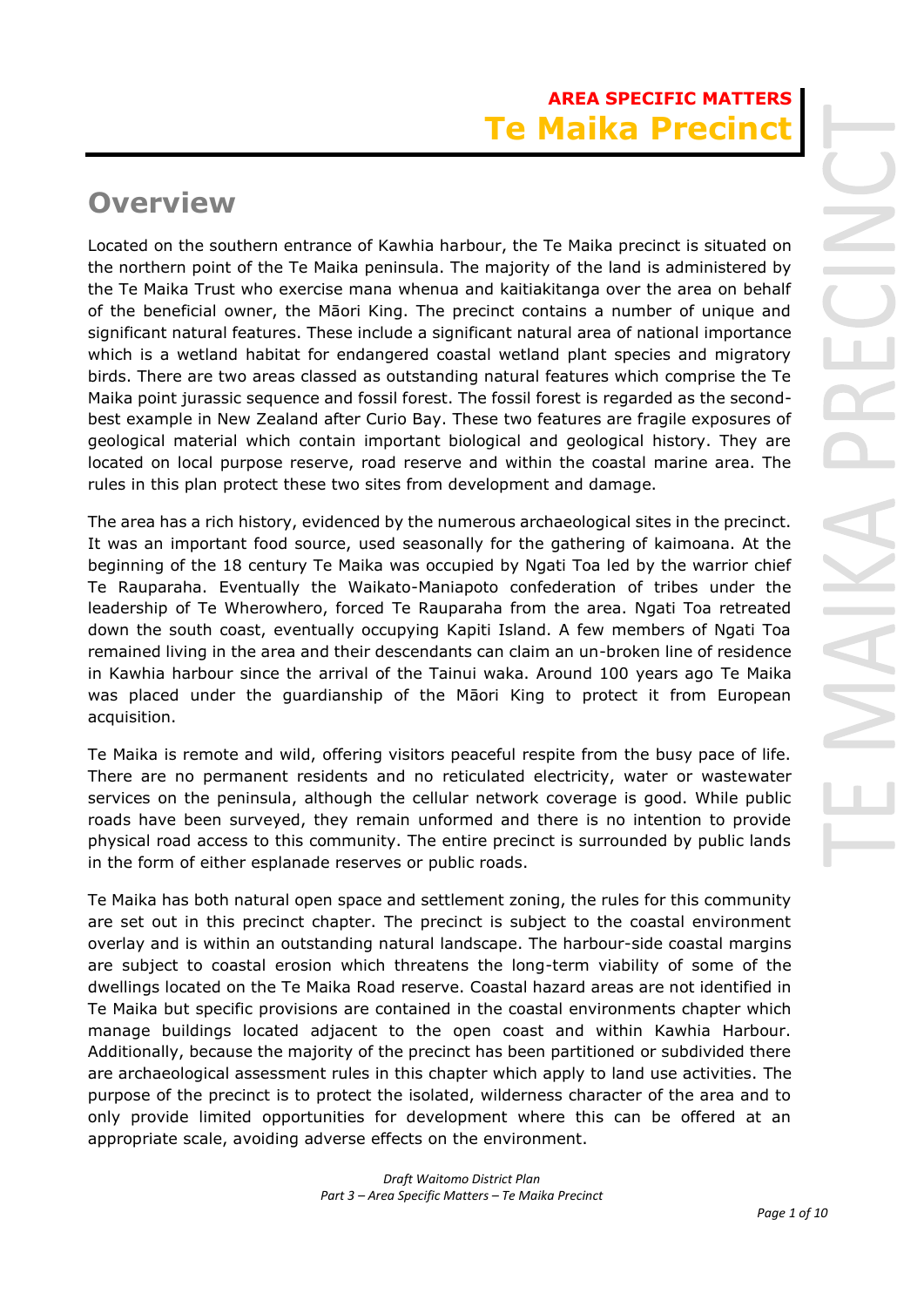# **Objective**

*Refer also to the relevant objectives in Part 2 District - Wide Matters* 

**PREC7-O1.** Facilitate the management and development of the Te Maika precinct in a way that prioritises the implementation and creation of a low impact, selfsufficient, sustainable community which prioritises the well-being of the natural environment and recognises the area's unique cultural heritage.

# **Policies**

*Refer also to the relevant policies in Part 2 District - Wide Matters and Part 3 - Area Specific Matters*

- **PREC7-P1.** Preserve the natural character of the coastal environment and protect the values of the northern coastline outstanding natural landscape and the jurassic sequence and fossil forest outstanding natural features.
- **PREC7-P2.** Avoid new development that generates demand for wastewater disposal in a way and at a rate that adversely affects the health and well-being of wetland areas, coastal, ground and surface water.
- **PREC7-P3.** Avoid locating new development in any part of the precinct that would restrict public access to and along the coastal marine area.
- **PREC7-P4.** Avoid any further loss of wetland areas, and the associated habitats of indigenous and migratory species.
- **PREC7-P5.** Ensure new development does not compromise the remote, rugged character of the peninsula.
- **PREC7-P6.** Ensure the location, height, colour, number of structures and the type of activities permitted in the precinct are carefully managed to protect the values of this outstanding natural landscape.
- **PREC7-P7.** Recognise and provide for the relationship that mana whenua have with their ancestral sites, ancestral lands, water, wāhi tapu, and other taonga including the coastal environment.
- **PREC7-P8.** Avoid development unless it is confirmed that the building site does not contain an archaeological site or appropriate permission for development is secured from Heritage New Zealand.
- **PREC7-P9.** Ensure new development is designed and located to manage significant risks from natural hazards.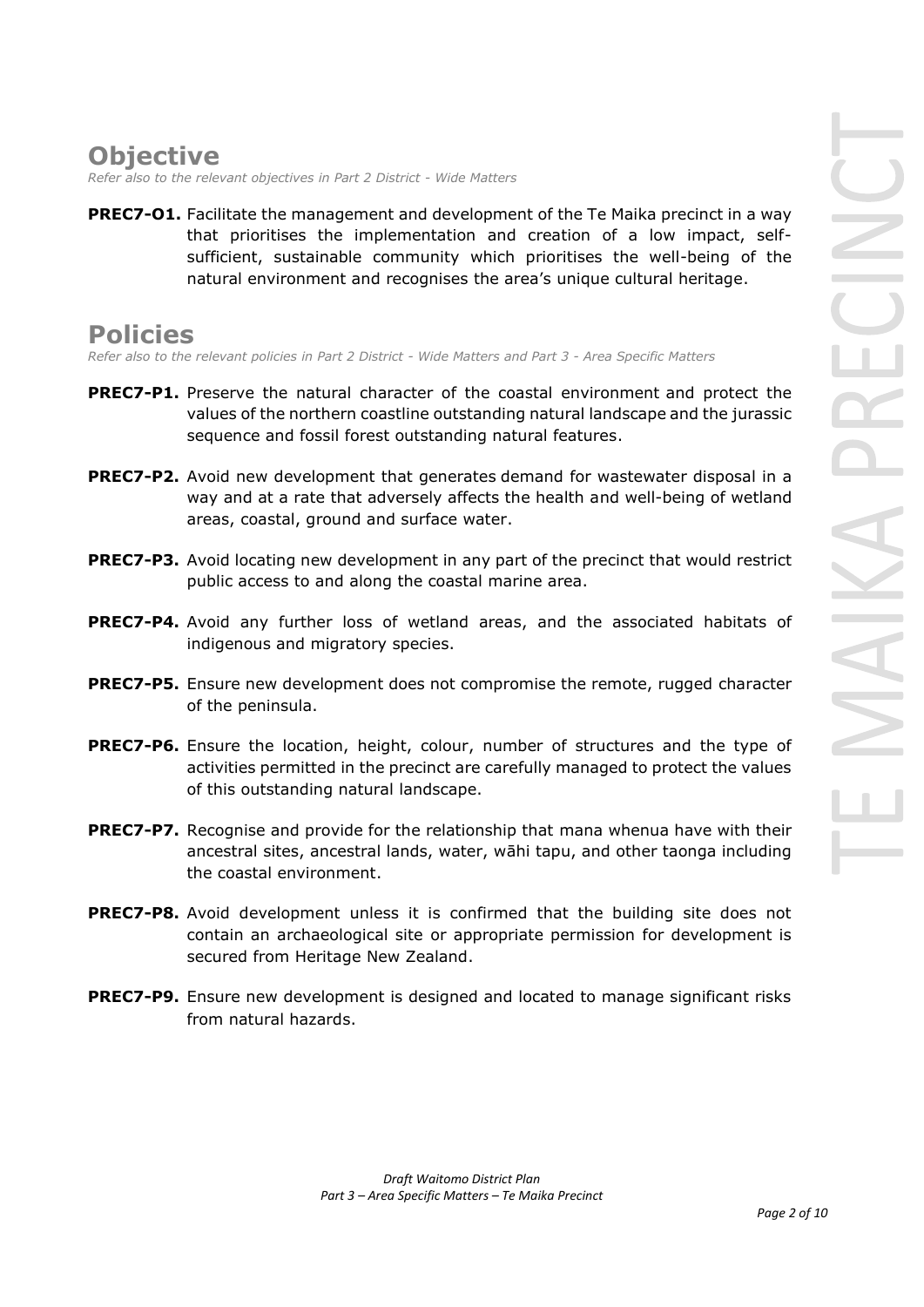# **Rules**

The rules that apply to the Te Maika precinct are contained in the tables listed below. To undertake any activity, it must comply with all the rules listed in:

- PREC7 Table 1 Activities Rules; and
- PREC7 Table 2 Performance Standards; and
- Any relevant provision in Part 2 District-Wide Matters.

Where an activity breaches more than one rule, the most restrictive status shall apply to the activity.

Refer to [Part 1](javascript:void(0)) - How the Plan Works for an explanation of how to use this Plan, including activity status abbreviations.

# **PREC7 - Table 1 – Activities Rules**

| PREC7-R1. | <b>Residential units</b>                                                      |
|-----------|-------------------------------------------------------------------------------|
| PREC7-R2. | Papakāinga housing developments and tiny house developments                   |
| PREC7-R3. | <b>Residential based visitor accommodation</b>                                |
| PREC7-R4. | <b>Tourism facilities and outdoor education activities</b>                    |
| PREC7-R5. | <b>Marae complex</b>                                                          |
| PREC7-R6. | One accessory building per allotment                                          |
| PREC7-R7. | Construction, addition and alteration of buildings for any permitted activity |

# **Activity status: PER**

# **Where:**

1. All of the performance standards in PREC7 –Table 2 are complied with.

*Note: For any activity associated with an outstanding natural feature the rules are contained in the natural features and landscapes chapter.*

*Note: Where the building is listed in SCHED1 - Heritage Buildings and Structures, also see the historic heritage chapter.*

*Note: Where building work is carried out (for example to join two tiny houses together by a walkway or create a permanent deck) or where kitchen and bathroom plumbing fittings need to be connected to reticulated water or wastewater systems or septic tank systems, the tiny house becomes a building.*

**Activity status where compliance is not achieved with PREC7-R13 to PREC7- R18: RDIS**

**Activity status where compliance is not achieved with PREC7-R19 to PREC7-R23: DIS** 

**Where the activity is RDIS, the matters over which discretion is restricted are:**

(a) The matters of discretion associated with any performance standard which cannot be complied with in PREC7 -Table 2.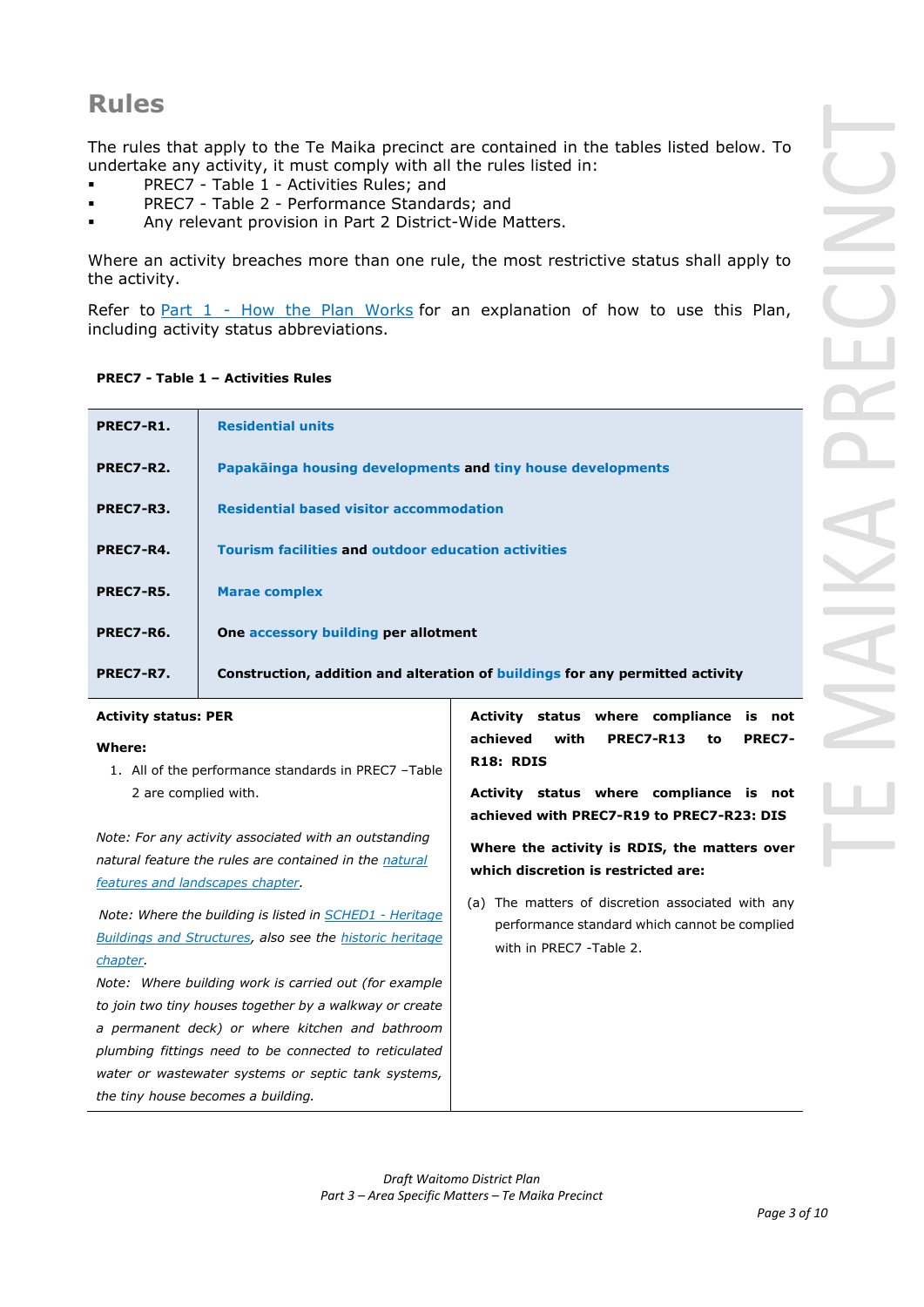| where compliance<br>is<br>S<br>not<br>5                                                                                                 |
|-----------------------------------------------------------------------------------------------------------------------------------------|
| hich discretion is restricted:                                                                                                          |
| , scale, materials and colour of the<br>nether these features detract from<br>ding natural feature or landscape;                        |
| o which the structure extends above<br>r coastal headland or dominates an<br>natural feature; and<br>structure is setback from riparian |
| margins; and<br>ion of existing vegetation and/or<br>nhancement planting to assist the<br>ation; and                                    |
| , timing of construction, design and<br>soil disturbance and vegetation<br>vities; and                                                  |
| archaeological sites including the<br>d intensity of soil disturbance and<br>emoval activities; and                                     |
| avoid, remedy or mitigate adverse<br>e activity on the outstanding natural<br>ndscape.                                                  |
|                                                                                                                                         |
| where compliance is<br>lS.<br>not                                                                                                       |
|                                                                                                                                         |
|                                                                                                                                         |

| PREC7-R8.                            | <b>Tanks</b>                                                                                                                                                  |                                                                                                                                                                                                                                                                                                                                                                                                                                                                                                                                                                                                                                                                                                                                                                                                                                                                                                                                                                                                                      |
|--------------------------------------|---------------------------------------------------------------------------------------------------------------------------------------------------------------|----------------------------------------------------------------------------------------------------------------------------------------------------------------------------------------------------------------------------------------------------------------------------------------------------------------------------------------------------------------------------------------------------------------------------------------------------------------------------------------------------------------------------------------------------------------------------------------------------------------------------------------------------------------------------------------------------------------------------------------------------------------------------------------------------------------------------------------------------------------------------------------------------------------------------------------------------------------------------------------------------------------------|
| <b>Activity status: PER</b>          |                                                                                                                                                               | Activity status where compliance is not<br>achieved: RDIS                                                                                                                                                                                                                                                                                                                                                                                                                                                                                                                                                                                                                                                                                                                                                                                                                                                                                                                                                            |
| Where:<br>1.<br>2.<br>30,000 litres. | The tank is less than or equal to 3.2 m in height<br>as measured from ground level; and<br>The tank has a capacity less than or equal to<br><b>COLLECTION</b> | Matters over which discretion is restricted:<br>The location, scale, materials and colour of the<br>(a)<br>tank and whether these features detract from<br>the outstanding natural feature or landscape;<br>and<br>The extent to which the structure extends above<br>(b)<br>a ridgeline or coastal headland or dominates an<br>outstanding natural feature; and<br>Whether the structure is setback from riparian<br>(c)<br>and coastal margins; and<br>The protection of existing vegetation and/or<br>(d)<br>mitigation/enhancement planting to assist the<br>visual integration; and<br>The location, timing of construction, design and<br>(e)<br>density of soil disturbance and vegetation<br>removal activities; and<br>Effects on archaeological sites including the<br>(f)<br>location, and intensity of soil disturbance and<br>vegetation removal activities; and<br>Measures to avoid, remedy or mitigate adverse<br>(g)<br>effects of the activity on the outstanding natural<br>feature or landscape. |

**PREC7-R9. Home businesses**

# **Activity status: PER**

## **Where:**

- 1. No more than two full time equivalent persons who do not reside on the site are employed in the home business, except in tiny house developments where only people living on the site can be engaged in the home business; and
- 2. The hours of operation for the home business are between 7am and 7pm Monday to Friday and between 9am and 5pm Saturday, Sunday and Public Holidays; and
- 3. No outdoor storage associated with the home business is permitted; and
- 4. A home business may include home based child care but must not be any of the following activities: panel beating, spray painting, motor vehicle repair or wrecking, fibre glassing activities

# **Activity statu achieved: DIS**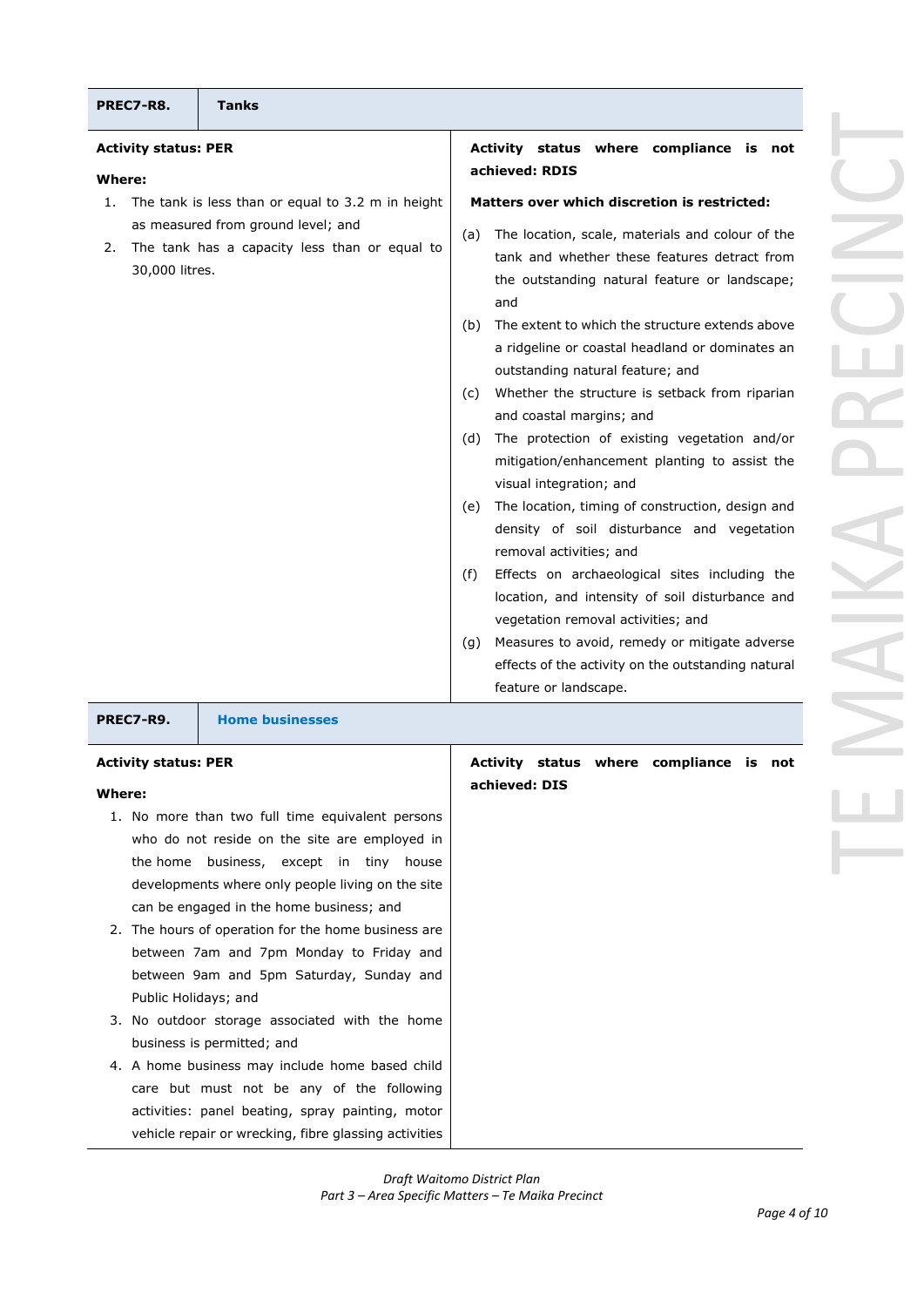|                                                     | involving heavy vehicles, sheet metal work,                          |                                         |  |  |  |
|-----------------------------------------------------|----------------------------------------------------------------------|-----------------------------------------|--|--|--|
| wrought iron work, activities involving scrap metal |                                                                      |                                         |  |  |  |
| or demolition materials or hazardous waste          |                                                                      |                                         |  |  |  |
|                                                     | substances, activities involving fish or meat                        |                                         |  |  |  |
| processing, funeral parlours, boarding or breeding  |                                                                      |                                         |  |  |  |
| kennels or catteries. In PREC7 these activities are |                                                                      |                                         |  |  |  |
|                                                     | industrial activities.                                               |                                         |  |  |  |
| <b>PREC7-R10.</b>                                   | Agricultural, pastoral and horticultural activities                  |                                         |  |  |  |
| <b>Activity Status: PER</b>                         |                                                                      | Activity status where compliance is not |  |  |  |
| Where:                                              |                                                                      | achieved: DIS                           |  |  |  |
|                                                     |                                                                      |                                         |  |  |  |
|                                                     | 1. Agricultural, pastoral and horticultural activities               |                                         |  |  |  |
|                                                     | are permitted except for farm airstrips and farm                     |                                         |  |  |  |
| helipads.                                           |                                                                      |                                         |  |  |  |
|                                                     | Note: For rules pertaining to earthworks and quarrying               |                                         |  |  |  |
|                                                     | activities, vegetation removal and forestry see the                  |                                         |  |  |  |
|                                                     | natural features and landscapes chapter.                             |                                         |  |  |  |
| <b>Activity Status: DIS</b>                         |                                                                      | Activity status where compliance is not |  |  |  |
| Where:                                              |                                                                      |                                         |  |  |  |
|                                                     |                                                                      | achieved: N/A                           |  |  |  |
|                                                     | 2. Farm airstrips and farm helipads.                                 |                                         |  |  |  |
| <b>PREC7-R11.</b>                                   | Demolition and/or removal of buildings and structures                |                                         |  |  |  |
| <b>Activity Status: PER</b>                         |                                                                      | Activity status where compliance is not |  |  |  |
|                                                     | Note: Where the building is listed in <b>SCHED1</b> - Heritage       | achieved: N/A                           |  |  |  |
|                                                     | Buildings and Structures, see the historic heritage                  |                                         |  |  |  |
| chapter.                                            |                                                                      |                                         |  |  |  |
| <b>PREC7-R12.</b>                                   | Industrial activities and activities not otherwise listed in Table 1 |                                         |  |  |  |
| <b>Activity status: DIS</b>                         |                                                                      | Activity status where compliance is not |  |  |  |
|                                                     | Note: Relocated buildings and shipping containers are                | achieved: N/A                           |  |  |  |
|                                                     | discretionary activities in PREC7. See the relocated                 |                                         |  |  |  |
|                                                     | buildings and shipping containers chapter.                           |                                         |  |  |  |
|                                                     | Note: For rules pertaining to earthworks and quarrying               |                                         |  |  |  |
|                                                     | activities, vegetation removal and forestry, caves and               |                                         |  |  |  |
|                                                     | sinkholes see the natural features and landscapes                    |                                         |  |  |  |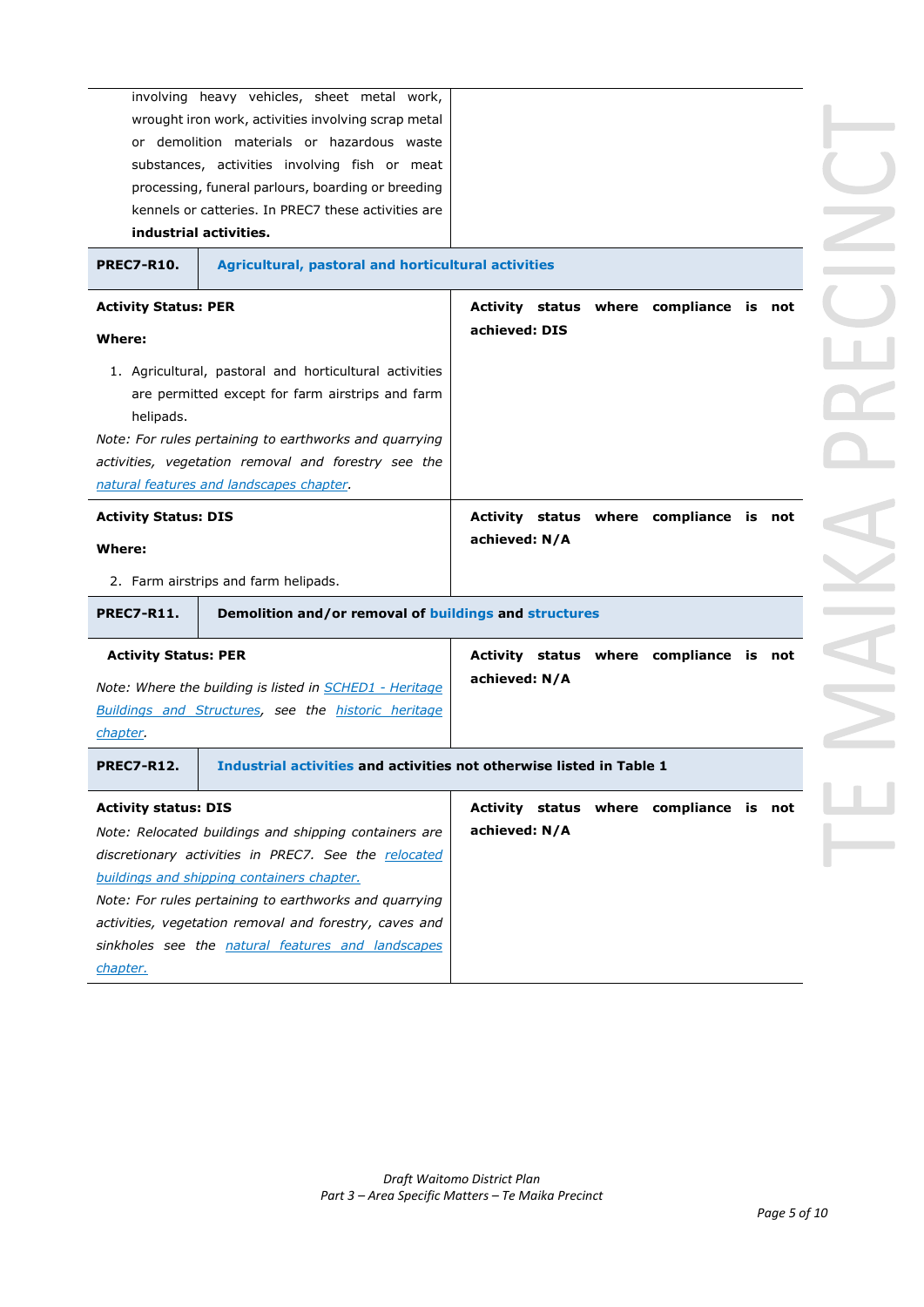# **PREC7 - Table 2 - Performance Standards**

| <b>PREC7-R13.</b>                                                                                                                                                                                                                                                                                                                                                                                                                                                                                                                                                                                                                                                      | Minimum setback from road boundaries                                                                                                                                                                                                                                                                        |                                                                                                                                                                                                                                                                                                                                                                                                                                                                                                                                                                                                                                                                                                                                                             |  |
|------------------------------------------------------------------------------------------------------------------------------------------------------------------------------------------------------------------------------------------------------------------------------------------------------------------------------------------------------------------------------------------------------------------------------------------------------------------------------------------------------------------------------------------------------------------------------------------------------------------------------------------------------------------------|-------------------------------------------------------------------------------------------------------------------------------------------------------------------------------------------------------------------------------------------------------------------------------------------------------------|-------------------------------------------------------------------------------------------------------------------------------------------------------------------------------------------------------------------------------------------------------------------------------------------------------------------------------------------------------------------------------------------------------------------------------------------------------------------------------------------------------------------------------------------------------------------------------------------------------------------------------------------------------------------------------------------------------------------------------------------------------------|--|
|                                                                                                                                                                                                                                                                                                                                                                                                                                                                                                                                                                                                                                                                        | 1. The minimum setback from road boundaries for<br>any building adjacent to a formed or unformed<br>road must be at least 3 m; and<br>2. For the avoidance of doubt a tiny house is a<br>building for the purpose of this rule.                                                                             | Matters over which discretion is restricted:<br>Visual effects including bulk, scale, materials,<br>(a)<br>colour and location of the building; and<br>(b)<br>Effects on archaeological sites including the<br>location, and intensity of soil disturbance and<br>vegetation removal activities; and<br>Effects on the precinct's character and amenity;<br>(C)<br>and<br>Ability to soften the visual<br>impact of<br>(d)<br>the building,<br>including<br>retention<br>of any<br>existing mature trees and landscaping; and<br>Other measures proposed to avoid, remedy or<br>(e)<br>mitigate adverse effects of the activity on the<br>landscape or coastal environment.                                                                                 |  |
| <b>PREC7-R14.</b>                                                                                                                                                                                                                                                                                                                                                                                                                                                                                                                                                                                                                                                      | Minimum setback from internal boundaries                                                                                                                                                                                                                                                                    |                                                                                                                                                                                                                                                                                                                                                                                                                                                                                                                                                                                                                                                                                                                                                             |  |
| 1. The minimum setback for buildings from internal<br>boundaries must be 3 m, provided that the eaves<br>of any building may encroach into the required<br>setback by not more than 600 mm; and<br>2. Buildings may be erected up to any common<br>boundary with an adjoining site which is in the<br>same holding; and<br>3. Decks, balconies and terraces more than 1.5 m<br>in height from ground level and located along<br>any internal boundary must be setback 3 m; and<br>4. For the avoidance of doubt a tiny house is a<br>building for the purpose of this rule.<br>Note: All buildings and structures, must also comply<br>with NATC-R2, CEH-R1 and CEH-R2 |                                                                                                                                                                                                                                                                                                             | Matters over which discretion is restricted:<br>Visual effects including bulk, scale, materials,<br>(a)<br>colour and location of the building; and<br>The provision of mitigation measures which<br>(b)<br>enhance the natural character of the open<br>coast and harbour environment such as<br>fencing and retiring coastal escarpment and/or<br>wetland areas and ecological planting; and<br>Effects on archaeological sites including the<br>(c)<br>location, and intensity of soil disturbance and<br>vegetation removal activities; and<br>(d)<br>Effects on the precinct's character and<br>amenity; and<br>Ability to soften the visual impact of<br>(e)<br>the building, including<br>retention of any<br>existing mature trees and landscaping. |  |
| <b>PREC7-R15.</b>                                                                                                                                                                                                                                                                                                                                                                                                                                                                                                                                                                                                                                                      | Landscaping of site boundaries                                                                                                                                                                                                                                                                              |                                                                                                                                                                                                                                                                                                                                                                                                                                                                                                                                                                                                                                                                                                                                                             |  |
|                                                                                                                                                                                                                                                                                                                                                                                                                                                                                                                                                                                                                                                                        | 1. Where a tourism facility, outdoor education<br>activity, home business or marae complex has an<br>internal site boundary that adjoins a building<br>housing a residential activity or a vacant site, the<br>internal boundary of the site adjoining the<br>residential activity or a vacant site must be | Matters over which discretion is restricted:<br>(a)<br>Visual effects including bulk, scale, materials,<br>colour and location of the building or activity;<br>and<br>The provision of mitigation measures which<br>(b)<br>enhance the natural character of the open<br>coast and harbour environment such as                                                                                                                                                                                                                                                                                                                                                                                                                                               |  |

 $\sim$  $\geq$ VIAINA PR  $\sim 100$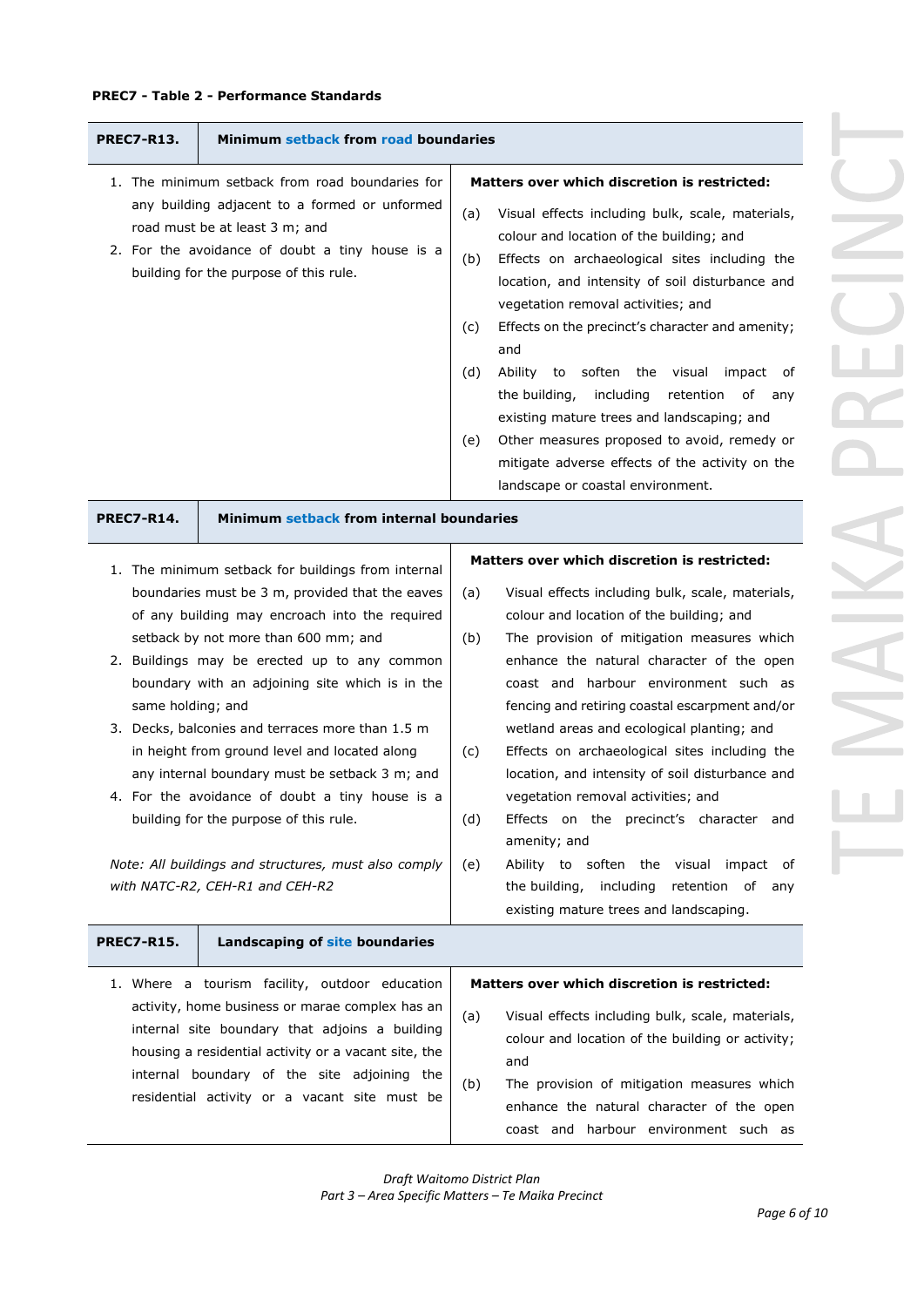| landscaped to a minimum depth of 2 m, except for      |                                                     |     | fencing and retiring coastal escarpment and/or  |
|-------------------------------------------------------|-----------------------------------------------------|-----|-------------------------------------------------|
| the required access point $(s)$ ; and                 |                                                     |     | wetland areas and ecological planting; and      |
|                                                       | 2. The landscaping must consist of a combination of |     | precinct's character and<br>Effects on the      |
| indigenous groundcovers, shrubs and/or trees.         |                                                     |     | amenity; and                                    |
|                                                       |                                                     | (d) | Other measures proposed to avoid, remedy or     |
|                                                       |                                                     |     | mitigate adverse effects of the activity on the |
|                                                       |                                                     |     | landscape or coastal environment.               |
|                                                       |                                                     | (e) | Topographical and geographical<br>features      |
|                                                       |                                                     |     | affecting the ability to provide the required   |
|                                                       |                                                     |     | landscaping.                                    |
| <b>PREC7 - R16.</b>                                   | <b>Height and Height in relation to boundary</b>    |     |                                                 |
|                                                       | 1. Structures must not exceed 5 m in height as      |     | Matters over which discretion is restricted:    |
|                                                       | measured from ground level; and                     | (a) | The provision of daylight and sunlight into     |
| 2. No structure or stored materials shall penetrate a |                                                     |     |                                                 |

- recession plane at right angles to a boundary inclined inwards and upwards at an angle of  $45^\circ$ from 3 m above the ground level of the road or internal boundaries of a site. See Figure - PREC7 1.
- neighbouring buildings; and
- (b) Visual effects including bulk, scale, materials, colour and location of the structure or materials; and
- (c) Effects on the precinct's character and amenity; and
- (d) Ability to soften the visual impact of the structure or materials, including retention of any existing mature trees and landscaping; and
- (e) Other measures proposed to avoid, remedy or mitigate adverse effects of the activity on the landscape or coastal environment.





|                                              | <b>Residential based visitor accommodation</b>          |  |  |
|----------------------------------------------|---------------------------------------------------------|--|--|
| 1. The maximum occupancy must not exceed six | Matters over which discretion is restricted:            |  |  |
| (a)<br>quests at any one time.               | Effects on the precinct's character and<br>amenity; and |  |  |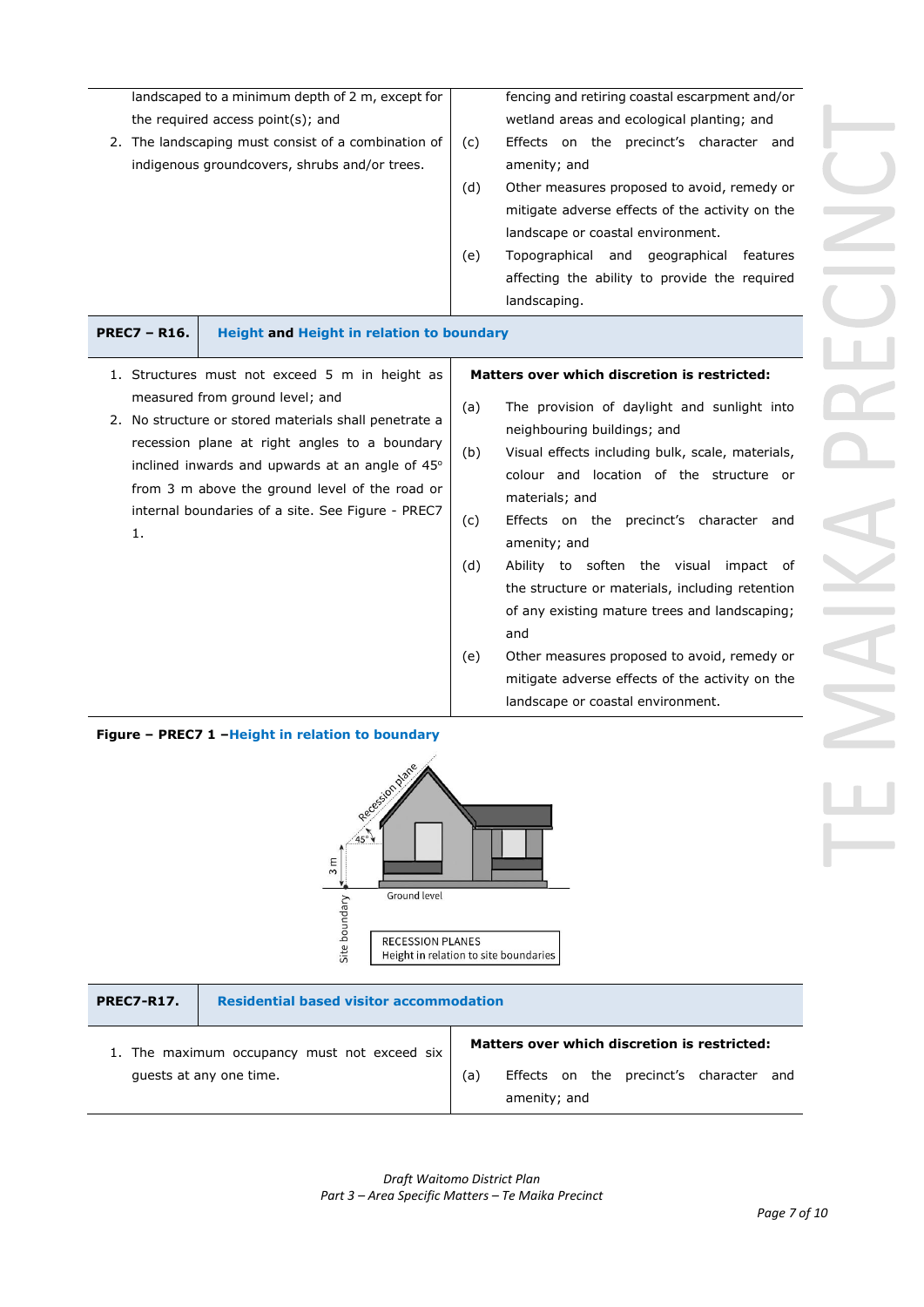| <b>PREC7-R18.</b><br><b>Accessory buildings</b><br>One accessory building is permitted per allotment<br>1.<br>which must not exceed 30 m <sup>2</sup> gross floor area. |                                                                                                                                                                                                                     | Other measures proposed to avoid, remedy or<br>(b)<br>mitigate adverse effects of the activity on the<br>landscape or coastal environment; and<br>(c)<br>Potential reverse sensitivity effects on any<br>adjoining activities.<br>Matters over which discretion is restricted:<br>(a) Visual effects including bulk, scale, materials,<br>colour and location of the building; and |
|-------------------------------------------------------------------------------------------------------------------------------------------------------------------------|---------------------------------------------------------------------------------------------------------------------------------------------------------------------------------------------------------------------|------------------------------------------------------------------------------------------------------------------------------------------------------------------------------------------------------------------------------------------------------------------------------------------------------------------------------------------------------------------------------------|
|                                                                                                                                                                         |                                                                                                                                                                                                                     | (b) Effects on the precinct's character and amenity;<br>and<br>(c) Other measures proposed to avoid, remedy or<br>mitigate adverse effects of the activity on the<br>landscape or coastal environment.                                                                                                                                                                             |
| <b>PREC7-R19.</b>                                                                                                                                                       | <b>Hours of operation</b>                                                                                                                                                                                           |                                                                                                                                                                                                                                                                                                                                                                                    |
| Sunday 9am - 8pm.                                                                                                                                                       | 1. A tourism facility or outdoor education activity<br>must not operate outside the hours of Monday to                                                                                                              | Activity status where compliance is not<br>achieved: DIS                                                                                                                                                                                                                                                                                                                           |
| <b>PREC7-R20.</b>                                                                                                                                                       | <b>Building colour</b>                                                                                                                                                                                              |                                                                                                                                                                                                                                                                                                                                                                                    |
| 1. All buildings must be painted using the colours in<br>Figure - PREC7 2 - Te Maika Precinct colour chart.                                                             |                                                                                                                                                                                                                     | Activity status where compliance is not<br>achieved: DIS                                                                                                                                                                                                                                                                                                                           |
| <b>PREC7-R21.</b>                                                                                                                                                       | <b>Maximum building coverage</b>                                                                                                                                                                                    |                                                                                                                                                                                                                                                                                                                                                                                    |
| 1. Building coverage must not exceed 35% of the net<br>site area.                                                                                                       |                                                                                                                                                                                                                     | Activity status where compliance is not<br>achieved: DIS                                                                                                                                                                                                                                                                                                                           |
| <b>PREC7-R22.</b>                                                                                                                                                       | Maximum number of residential units                                                                                                                                                                                 |                                                                                                                                                                                                                                                                                                                                                                                    |
| 2.<br>OR.<br>Papakāinga<br>3.                                                                                                                                           | One residential unit per allotment;<br>developments<br>tiny<br>house<br>and<br>developments of no more than 6 residential<br>units/tiny houses, where 200 $m2$ of net site area<br>is provided per unit/tiny house. | Activity status where compliance is not<br>achieved: DIS                                                                                                                                                                                                                                                                                                                           |
| <b>PREC7-R23.</b>                                                                                                                                                       | <b>Site requirements</b>                                                                                                                                                                                            |                                                                                                                                                                                                                                                                                                                                                                                    |
|                                                                                                                                                                         | 1. No building may exceed 300 m <sup>2</sup> in size; and<br>2. All developments must have an independent<br>potable water supply for activities on the site; and                                                   | Activity status where compliance is not<br>achieved: DIS                                                                                                                                                                                                                                                                                                                           |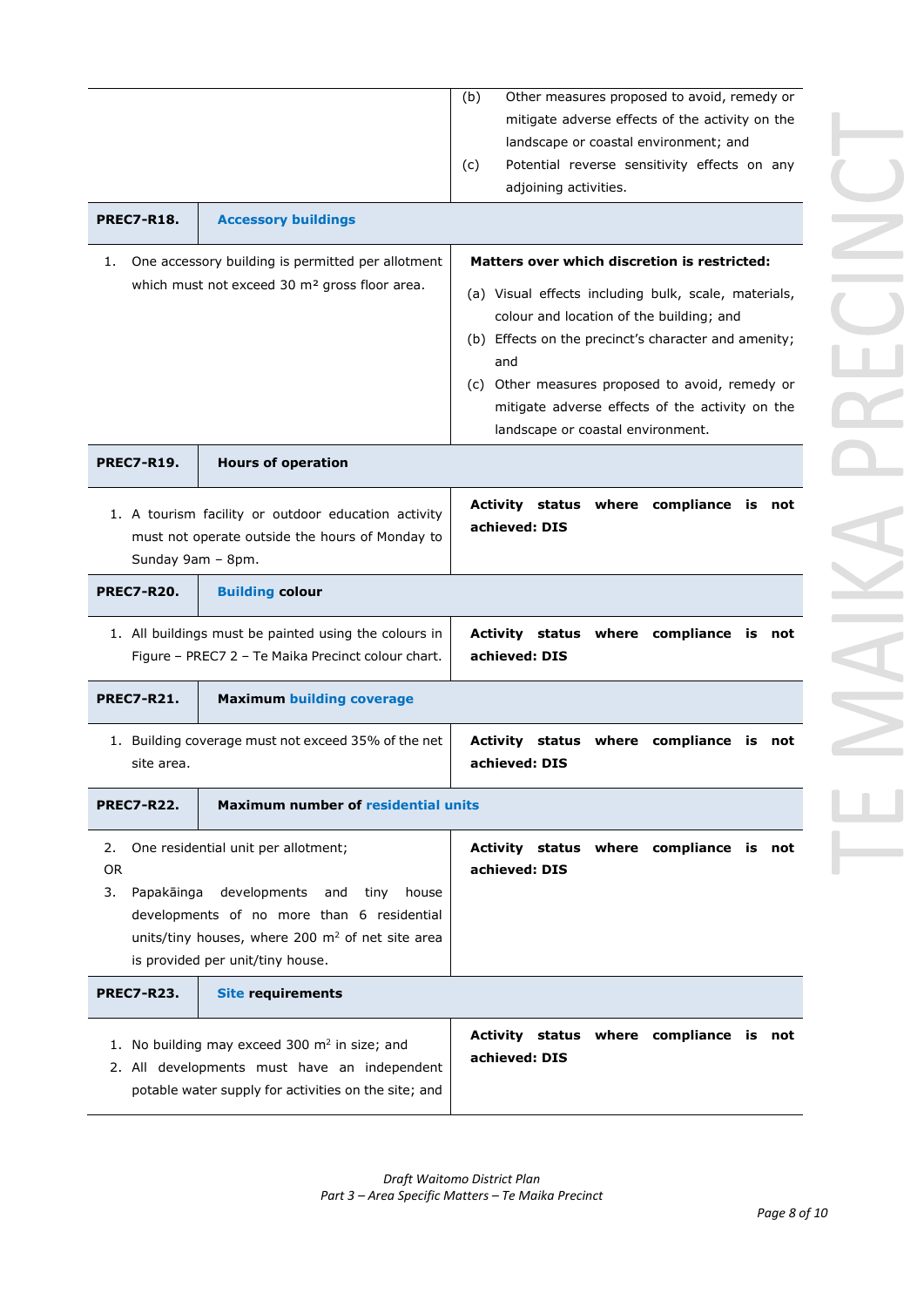- 3. All developments must be on a site of sufficient size to enable on site detention and disposal of stormwater (as measured in a 10% AEP); and
- 4. No building (except accessory buildings) may be erected unless:
	- (a) A qualified archaeologist has provided written confirmation that the allotment does not contain an archaeological site or appropriate permission has been obtained from Heritage New Zealand; and
	- (b) A qualified geotechnical engineer has provided written confirmation that:
		- (i) The allotment is physically suitable for the proposed building and;
		- (ii) Suitable wastewater disposal can be achieved on site; and
		- (iii) The site of any wastewater or grey water disposal is at least 900 millimetres above ground water level.

*Note: For wastewater disposal, preference is given to composting toilets or systems which do not require discharge of liquid waste*

### **Advice notes**

### **Coastal environment**

*For setbacks from coastal margins, seawalls and coastal hazards, see the coastal environment chapter*

### **Te Maika wetland significant natural area**

*See also the ecosystems and indigenous biodiversity chapter*

### **Scheduled features and sites**

*For any activity associated with an outstanding natural feature, the rules are contained in the natural features and landscapes chapter.*

*There are additional rules for earthworks and quarrying activities, vegetation removal and forestry, caves and sinkholes see the natural features and landscapes chapter.*

### **Accidental discovery protocol**

*In the event that an unidentified archaeological site or a wāhi tapu site is located during works, the following applies:*

- *Work must cease immediately at that place and within 20m around the site;*
- *Heritage New Zealand Regional Archaeologist must be notified and apply for the appropriate authority if required;*